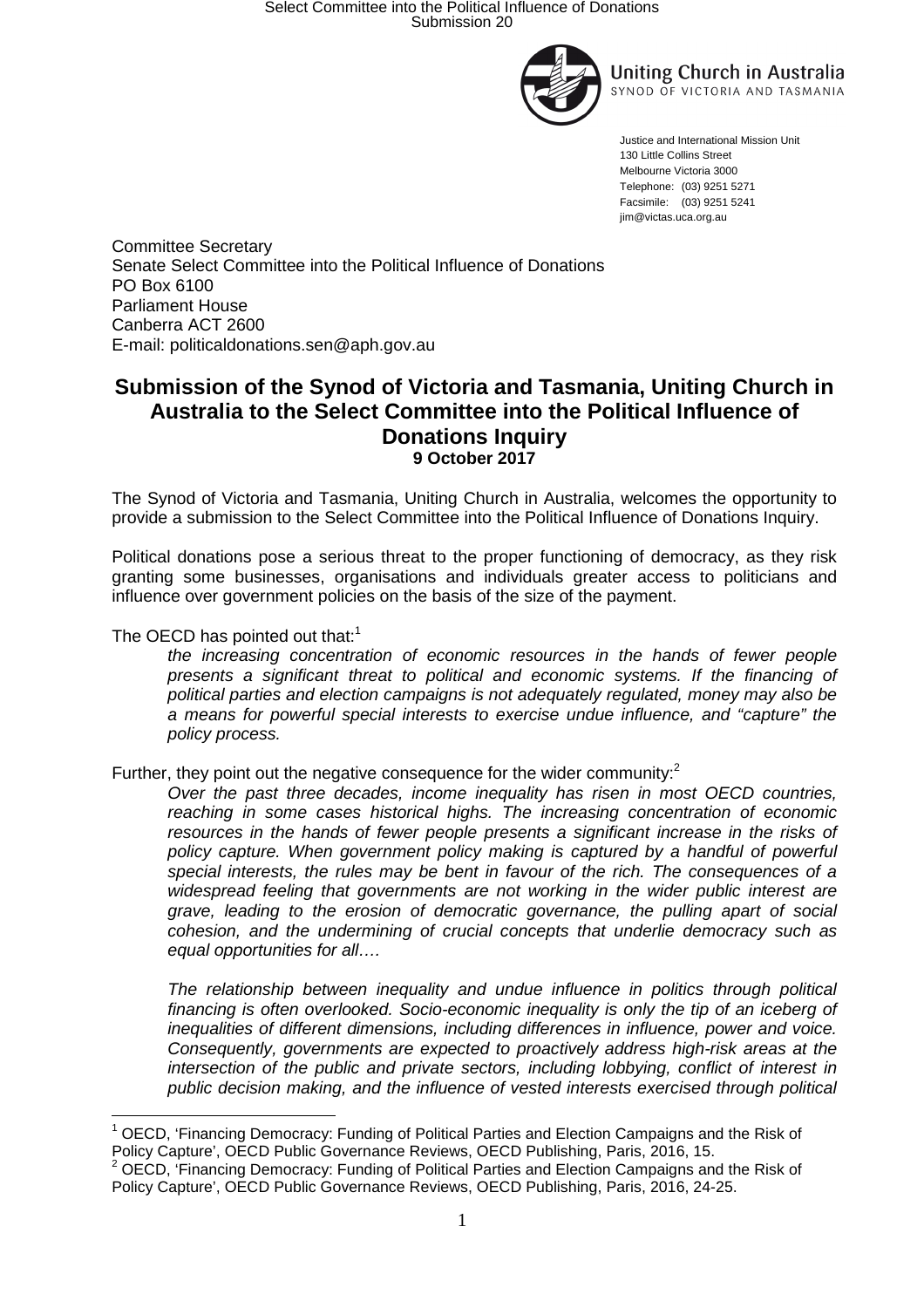# Select Committee into the Political Influence of Donations Submission 20

financing. In-depth analysis of facts and comparative evidence on political finance and its associated risks to fairness to policy making is needed to understand the risks and opportunities in different institutional settings and to move away from an ideological discussion.

The OECD points out:<sup>3</sup>

Policy capture involves varieties of actors and means, but one of the most effective remedies to avert policy capture in policy making is to adequately regulate the funding of political parties and election campaigns.

The High Court itself has expressed concerns in the joint judgement in McCloy where it acknowledged that political contributions can be inappropriately used to secure specific favours from the recipient. The High Court also acknowledged the problem of 'clientelism' which "arises from an office-holder's dependence on the financial support of a wealthy patron to a degree that is apt to compromise the expectation, fundamental to representative democracy, that public power be exercised in the public interest."

#### **a) The level of influence that political donations exert over the public policy decisions of political parties, Members of Parliament and Government administration**

For many political donors the aim is to get governments elected that grant them policy outcomes they seek from government. There is a pattern between large industry and organisation donations to political parties and associated organisations and a linear progression from donation, access to Ministers and government officials and policy changes that meet the vested interests of the donating industries and organisations.

The Australian Institute released an analysis of donations from mining companies to the Liberal Party of Australia and Queensland Liberal National Party (Qld LNP) between 2010 – 2015.The political parties accepted over \$2 million in political donations from mining companies that at the time were seeking or had pending approvals for six controversial mining projects<sup>4</sup>.

All mining companies investigated for the report "…gained extraordinary access to government ministers and extraordinary outcomes including legislative changes to remove environmental protections, federal and state government approval of projects despite serious environmental concerns and retrospective approval of illegal mining activities."<sup>5</sup>

For example, the Electoral Commission of Queensland disclosed that Sibelco Australia and New Zealand (Sibelco), invested \$93,840 in electoral expenditure as a third party campaigner over 2011-2014. However comments from Minister Anthony Lynham made in 2016 alleged that the LNP received \$90,000 in donations and over \$1 million for political campaign support.<sup>6</sup> Sibelco, through lobbying contracts, had 14 recorded meetings with key government departments and ministerial advisors over 2012 - 2013.

 $\overline{\phantom{a}}$  $3$  OECD, 'Financing Democracy: Funding of Political Parties and Election Campaigns and the Risk of Policy Capture', OECD Public Governance Reviews, OECD Publishing, Paris, 2016, 24.

<sup>4</sup> Aulby H & Ogge M, 'Greasing the wheels: the systemic weakness that allow undue influence by mining companies on government: a QLD case study', The Australian Institute, Canberra, 2016.<br><sup>5</sup> Aulbu H & Ogge M, Creasing the urbasla the austernia weakness that ellow undue influence by

Aulby H & Ogge M, Greasing the wheels: the systemic weakness that allow undue influence by mining companies on government: a QLD case study, The Australian Institute, Canberra, 2016, 1.  $6$  Aulby H & Ogge M, Greasing the wheels: the systemic weakness that allow undue influence by mining companies on government: a QLD case study, The Australian Institute, Canberra, 2016, 13.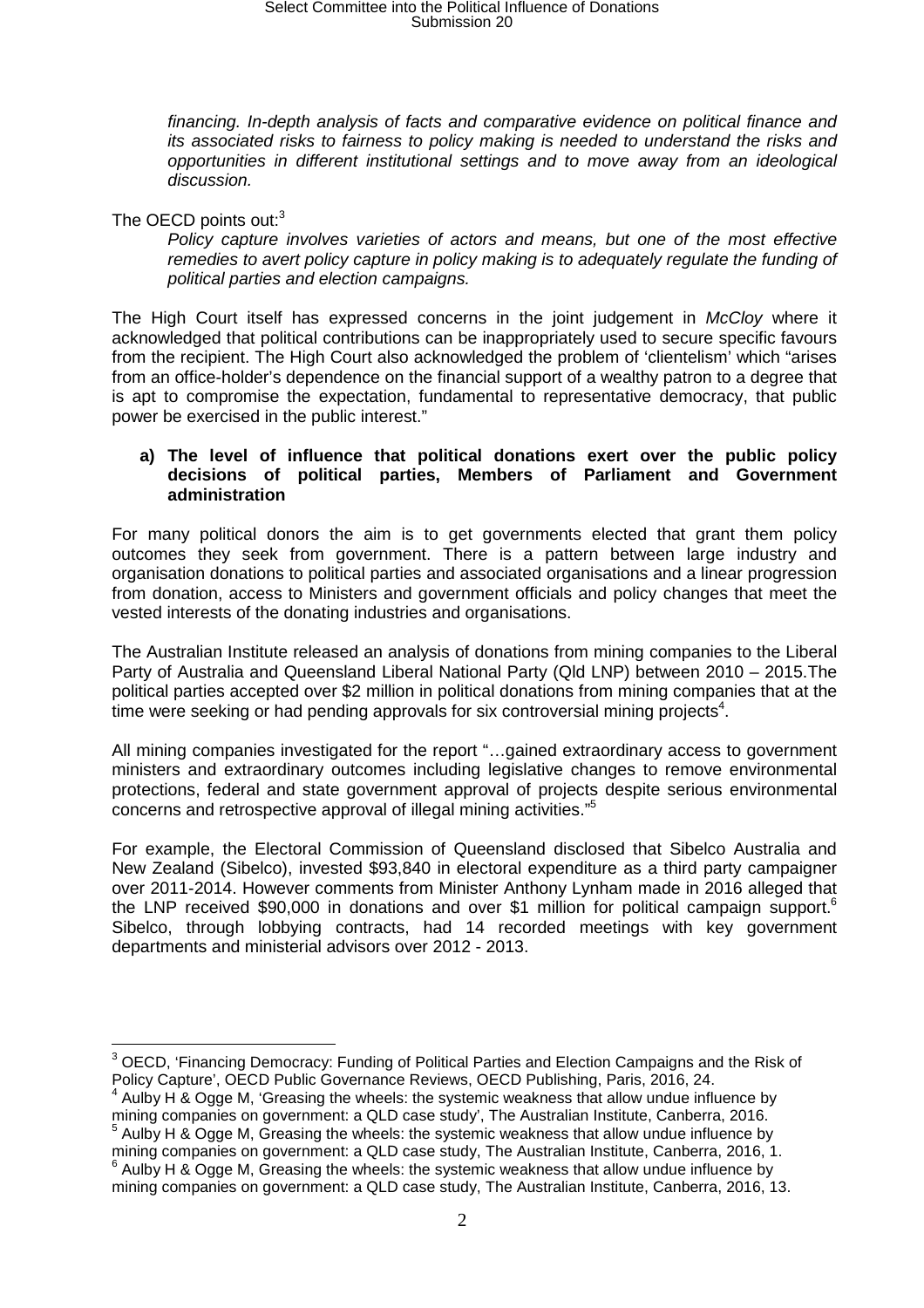Sibelco operates a large sand mine on North Stradbroke Island. The Labor Government's approved North Stradbroke Island Sustainability and Protection Act 2011 posed a threat as it effectively set the phase out of sand mining on Stradbroke Island by 2019.

During the lead up to the 2012 election, Sibelco engaged Rowland Pty Ltd lobbying company to run "a public affairs strategy to influence opinion and political decision-making around the continuation of its sand mining operations…the strategy was extremely successful and the overall goal exceeded."<sup>7</sup> The publicity campaign, in addition to the high level of access to the Queensland LNP Government, as claimed by Rowland Pty Ltd, appears to have secured LNP commitment to extending Sibelco's activities. In 2013 the LNP Newman Government amended the North Stradbroke Island Sustainability and Protection Act 2011 to allow sand mining to continue to 2035 and increased the area available for mining by 300%. $8$ 

Individual donations make up the largest portion of political donations, approximately \$6.6 million. Amongst these individuals are those that make large donations and own, or have ties to, corporations that can benefit from government decision making. The ABC's industry donations dataset maps gives the following examples:<sup>9</sup>

Mining entrepreneur Paul Marks was the largest individual donor, giving \$1.3 million to the Liberal Party. Mr Marks is the chairman of Nimrod Resources and the Abbott government facilitated a lucrative deal he signed with a Chinese government-owned company in 2015.

Entrepreneur Graeme Wood gave the second-largest donation in Australian history to the Greens and last year pitched in \$630,000 to their campaign coffers. Mr Wood is an environmental campaigner who openly seeks to influence Australia's climate change policies.

Industrialist Michael Crouch donated \$161,350 to the Liberal and National parties. He has substantial long-term investments in manufacturing, meat processing and beef production companies that are exposed to the Government's trade, export and land ownership policies.

### **b) the motivations and reasons why entities give donations to political parties and political candidates**

Political donations buy access and influence. As far back as 2006 former Victorian Premier John Cain, wrote in an opinion piece: <sup>10</sup>

So why do institutions and individuals donate?"

All of them want access and, some would say, favours. We seem to have accepted this situation provided that the donation, the giver and receiver are known; that is, that disclosure is the key. But the driver is hunger for money by the parties. Despite public funding in the Commonwealth and some states, this hunger explains the drive only in part. Donors want the parties (and so, governments) to be beholden to them and to be

John Cain, 'The politics of greed', The Age, 18 October 2006, accessed 9.10.2017, http://www.theage.com.au/news/opinion/the-politics-of-

 $\overline{a}$  $^7$  Aulby H & Ogge M, 'Greasing the wheels: the systemic weakness that allow undue influence by mining companies on government: a QLD case study', The Australian Institute, Canberra, 2016, 16.

 $8$  Aulby H & Ogge M, 'Greasing the wheels: the systemic weakness that allow undue influence by mining companies on government: a QLD case study', The Australian Institute, Canberra, 2016,17 <sup>9</sup> Hanrahan. C, Elvery S, McGhee A and Liddy M, 'Political donations: New data maps industries' web

of influence', 9 Feb 2017, ABC News, accessed 2.10.2017 http://www.abc.net.au/news/2017-02- 09/political-donations-industry-dataset/8229192

greed/2006/10/17/1160850927192.html?page=fullpage#contentSwap1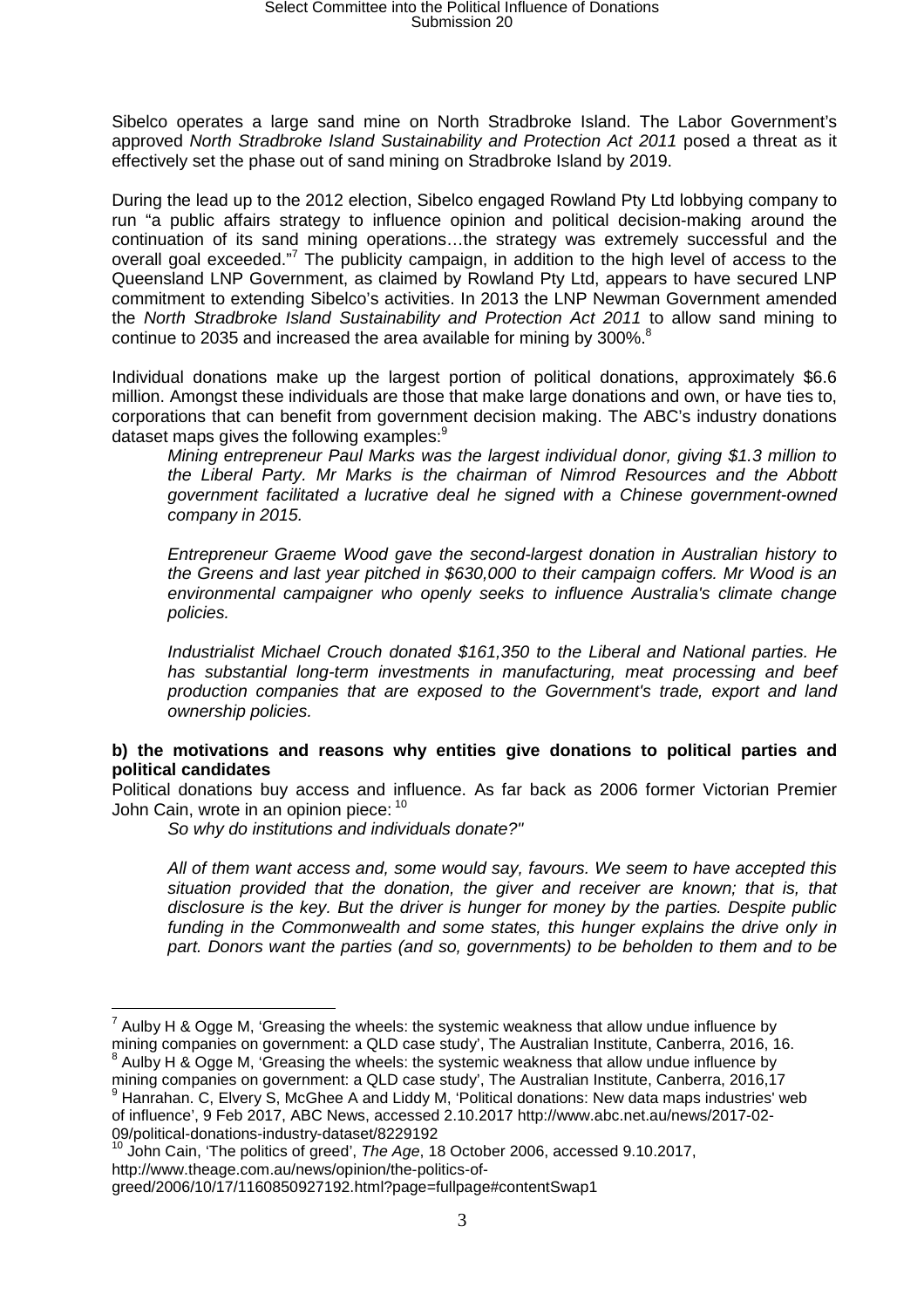preferred over their business competitors. It is a neat, cosy arrangement. It grows more blatant.

The parties in Australia now openly call for donations that provide access at rates of \$10,000 to the Prime Minister or premier. It costs less to get to see a minister.

As an example of buying political influence over public policy former Clubs NSW chief executive, Mark Fitzgibbon, told the media Clubs NSW was able to use political donations to buy government access, which it used to influence policy. He stated "We did support political party fundraising, which was a legitimate activity, and it certainly assisted us in gaining access. I have no doubt it had some influence".<sup>11</sup>

The managing director of Transfield Holdings, Luca Belgiorno-Nettis stated that his company had made political donations because: <sup>12</sup>

I think it was fairly plain that [donations] bought access in terms of the ability to simply be able to knock on the door and make the phone call and have the meeting with the political masters to voice whatever concerns that we might have, or indeed just to explore further relationships and further potential opportunities.

He also stated it would be "difficult to deny" that the company's political donations did not help the company gain an unsolicited contract worth \$750 million to build the harbour tunnel in Sydney.<sup>13</sup>

In November 2009, an "indiscreet businessman' who had paid a premium admission of \$10,000 to a function, told the media that he had "…spent the evening bending the ear of the premier about a coal industry deal he had an interest in."<sup>14</sup>

Another example of the alleged attempted promotion of vested interests through the political donations system is Clive Palmer's political donation patterns. Clive Palmer, who holds considerable iron ore, nickel and coal holdings, gave large sums over several decades to the Liberal National Party Government in Queensland, including \$3 million between 2005 and 2012.<sup>15</sup> Mr Palmer's cessation of political donations to the Liberal National Party coincided with the rejection of one of his company's bids to build a rail line from Galilee Basin to Bowen, by the Liberal National Party.<sup>16</sup>

Shortly after stopping donations to the Liberal National Party, Mr Palmer established his own, United Palmer Party. Two companies associated with Mr Palmer, Queensland Nickel and

 $\overline{\phantom{a}}$ <sup>11</sup> Anthony Klan, 'Pokie group 'used political donations to buy influence", The Australian, 23 November 2009.

<sup>&</sup>lt;sup>12</sup> Katherine Murphy, 'Transfield Holdings boss says political donations 'bought access' to MPs', The Guardian, 23 May 2016.

 $13$  Katherine Murphy, 'Transfield Holdings boss says political donations 'bought access' to MPs', The Guardian, 23 May 2016.

 $14$  Costar B, 'Political donations: now for some real disclosure', The Sydney Morning Herald, 12 August 2013, accessed 2.10.2017, http://www.smh.com.au/comment/political-donations-now-forsome-real-disclosure-20130811-2rq10.html

 $15$  Seccombe M, 'The influence of political donations', The Saturday Paper, edition no.172, 28 September 2017, accessed 2.10.2017

https://www.thesaturdaypaper.com.au/news/politics/2017/09/02/the-influence-politicaldonations/15042744005153

 $16$  Seccombe M, 'The influence of political donations', The Saturday Paper, edition no.172, 28 September 2017, accessed 2.10.2017

https://www.thesaturdaypaper.com.au/news/politics/2017/09/02/the-influence-politicaldonations/15042744005153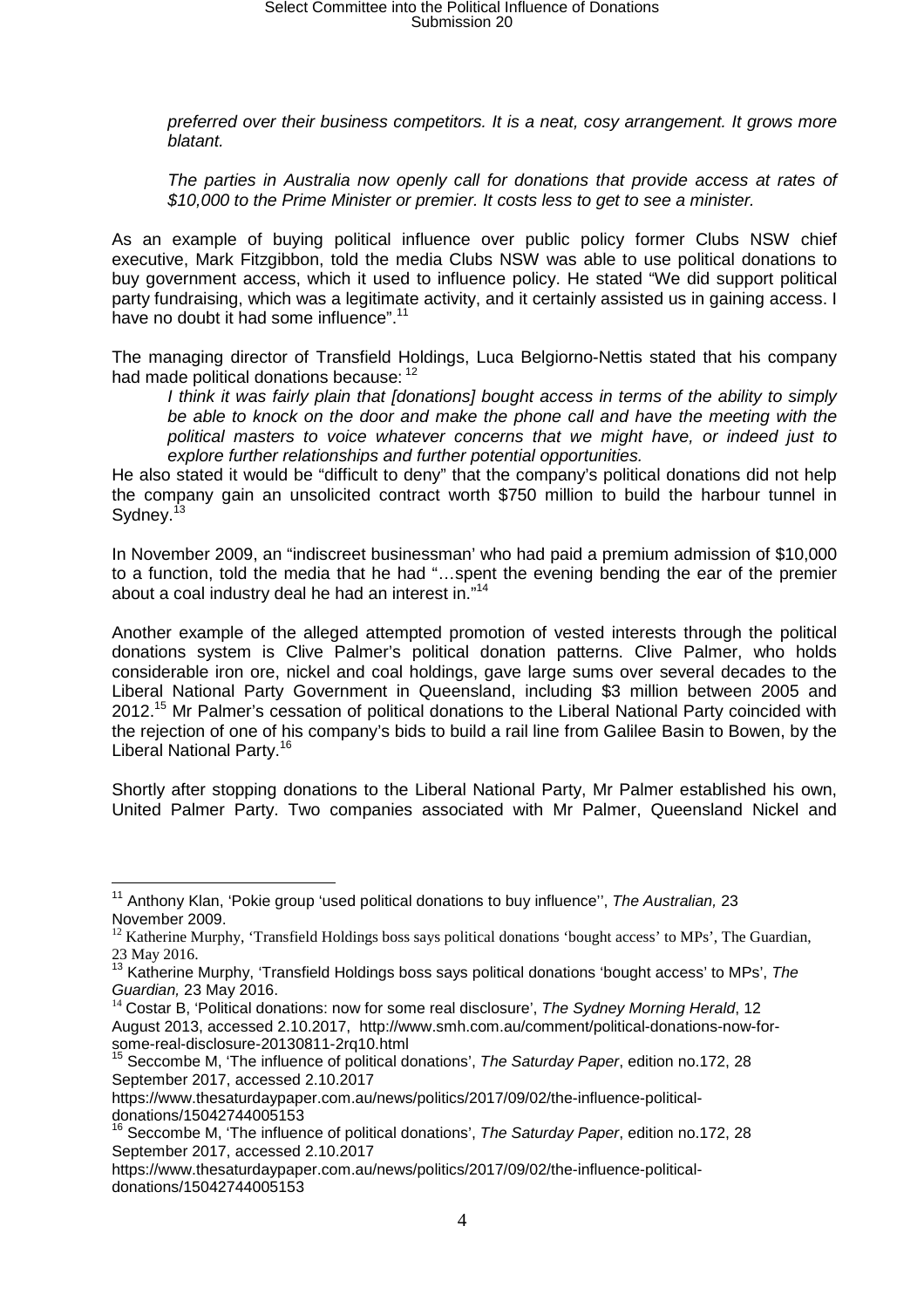Mineralogy, gave more than \$33 million to the United Palmer Party and Mr Palmer himself donated \$104,000.<sup>17</sup>

The buying of access and influence over government policy is a key reason so many countries restrict political donations.

A political donor is offering material resources to a candidate or political party to get elected and therefore is often likely to have more influence than an advocate or lobbyist. However, this can become grey when the advocate or lobbyist is part of an organisation or business that then can publicly advocate for the policy outcome and make known that a certain political party supports their policy position.

#### **c) the use of shell companies, trusts and other vehicles to obscure the original source of political donations**

The OECD advocates tight regulations on party donations but warns that the rules can be avoided by the use of 'third party' funding and other legislative loopholes. Some of these third party mechanisms include shell companies, trusts, lobbyists and associated political entities which are used to disguise the source and intention of money going to political parties.

In terms of transparency, the Synod is concerned at the findings of Dr Belinda Edwards about growing opacity of political donations. She found in the 2013 federal election the two major parties declared less than 25% of their privately raised income as donations to the Australian Electoral Commission. Approximately half of those donations came from party fundraising bodies like the Free Enterprise Foundation or Labor Holdings. As a result, only 12-15% of the parties' incomes can be clearly and easily attributed to specific political donors. In the 2013 election year 63% of Liberal Party private income and 50% of Labor's private income was not attributed to any source.<sup>18</sup> Over the last decade declared donations have made up a declining proportion of the Liberal Party's income, dropping from 30% in the 2007-08 election to 28% in the 2010-11 year, to 25% in the 2013-14 election year.<sup>19</sup> For Labor declared donations have decreased from 30% in 2007-08 to 25% in the 2013-14 election.<sup>20</sup>

Transparency is frustrated by the use of intermediary fund-raising organisation which are the ones that then declare the donations to the AEC. For the Liberal Party the key organisations include McCormack Pty Ltd, the Free Enterprise Foundation, Parkeelia, Vapoid, the Platinum forum, the Kooyong Club, the various 200 and 500 Clubs, the Enterprise Club and the Civic group. These groups combined accounted for \$6.01 million of the party's \$10.3 million in declared donations in 2014-2015.<sup>21</sup> For the Labor Party the key organizations include Labor Holdings, the Progressive Business Associations, the 1973 Foundation, John Curtin House and the Chifley Research Centre. Payments from these organizations made up \$4.2 million of the party's \$7.3 million in declared donations in 2014-15.<sup>22</sup> The fundraising bodies for the Nationals include Doogary Pty Ltd, the Free Enterprise Foundation and John McEwen House.<sup>23</sup> Many of these arm's length organisations do not disclose the payments that are made to them, effectively concealing the origins of the money coming into the parties.

 $\overline{a}$  $17$  Seccombe M, 'The influence of political donations', The Saturday Paper, edition no.172, 28 September 2017, accessed 2.10.2017

https://www.thesaturdaypaper.com.au/news/politics/2017/09/02/the-influence-politicaldonations/15042744005153

<sup>&</sup>lt;sup>18</sup> Belinda Edwards, 'Dark Money', 2016, 1, http://cdn.getup.org.au/1969-Dark Money.pdf

<sup>19</sup> Belinda Edwards, 'Dark Money', 2016, 7, http://cdn.getup.org.au/1969-Dark\_Money.pdf

<sup>&</sup>lt;sup>20</sup> Belinda Edwards, 'Dark Money', 2016, 8, http://cdn.getup.org.au/1969-Dark\_Money.pdf

<sup>&</sup>lt;sup>21</sup> Belinda Edwards, 'Dark Money', 2016, 3, http://cdn.getup.org.au/1969-Dark\_Money.pdf

 $^{22}$  Belinda Edwards, 'Dark Money', 2016, 3, http://cdn.getup.org.au/1969-Dark\_Money.pdf

<sup>&</sup>lt;sup>23</sup> Belinda Edwards, 'Dark Money', 2016, 10, http://cdn.getup.org.au/1969-Dark\_Money.pdf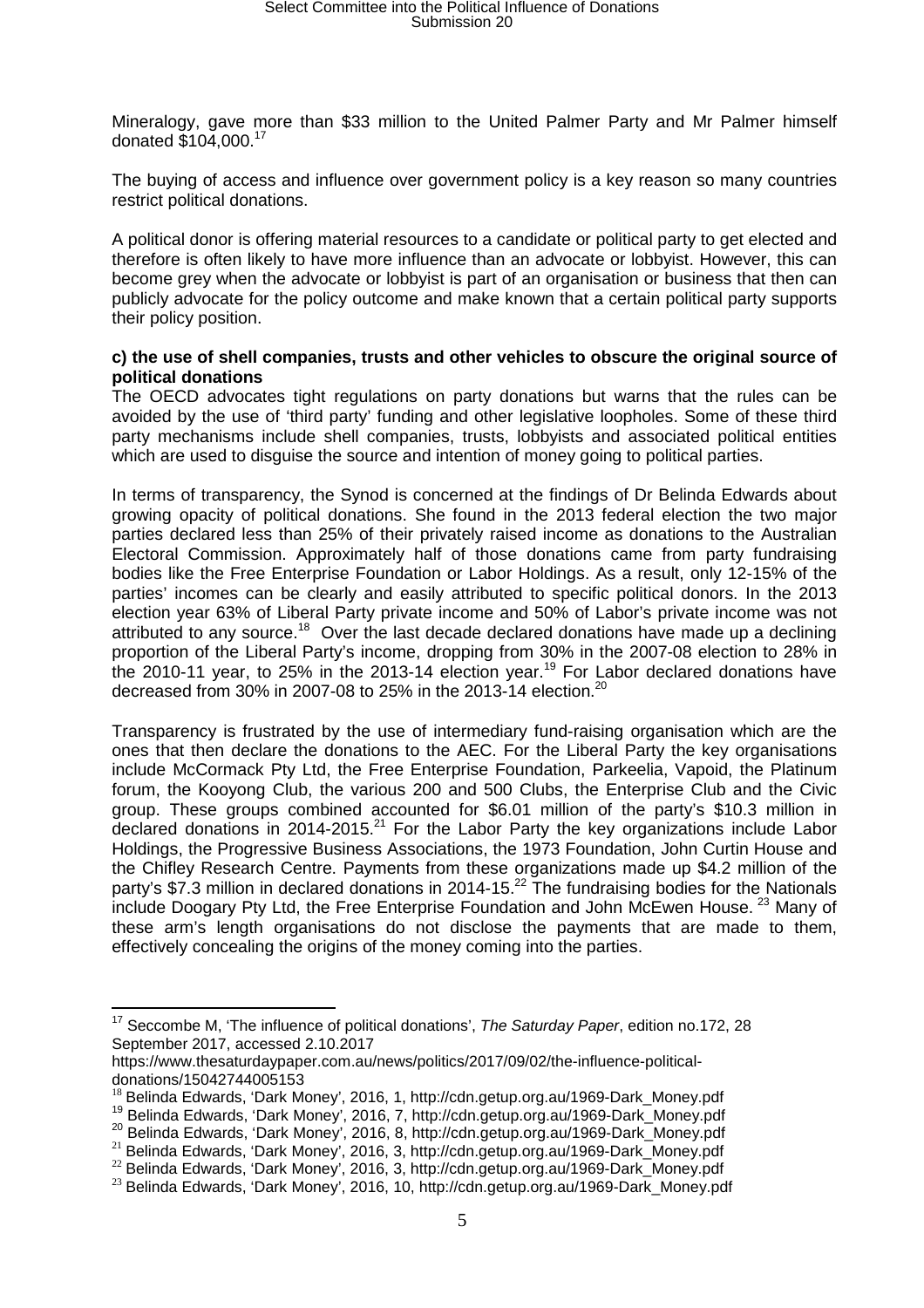# Select Committee into the Political Influence of Donations Submission 20

In 2014 the Independent Commission Against Corruption (ICAC) provided verbal and documentary evidence that showed the NSW Liberal Party sending donations from property developers to the Free Enterprise Foundation (FEF) and arranging to have them funnelled back, despite the fact that state law had banned donations from property developers from January 2010.<sup>24</sup>

In 2014 the Australian television producer Reg Grundy made a \$200,000 donation to the Free Enterprise Foundation before the 2013 federal election. Mr Grundy has claimed that he and his wife were directed to donate through the FEF by Liberal Party federal director Brian Loughnane to "maintain their privacy".<sup>25</sup> The donation was made through Akira Investments Ltd. Akira Investments failed to lodge a donation disclosure form for the \$200,000 donation as required by law.<sup>26</sup>

The Electoral Commission exposed the FEF as essentially a shell company for Liberal Party donations. The FEF was set up in 1981 as a charitable trust, in which its "prescribed purposes" are "promoting the principle of free enterprise". The FEF has donated \$3.8 million to the Liberal Party in five years but only made one charitable donation of \$10,000 in 1999.<sup>27</sup> In a landmark ruling, the Commission found the FEF was not a charitable discretionary trust which could receive "gifts" not classified as political donations. As a result, the names of companies who donated through the FEF to the NSW Liberals must be declared as political donors by the party.

The case against Labor candidate Simon Zhou involved a shell company being set up to donate \$45,000 to the Labor party.<sup>28</sup> Zhou, who resigned after investigations revealed his alleged role in a gold trading tax scandal, is allegedly linked to Xin Shu, a Chinese student organiser and gold trader with a number of businesses under his name and who volunteered for a Labor member's campaign. Xin Shu created a company called NE Management Group, which is registered under his personal address and for which he is the sole director, officeholder and shareholder. NE Management Group made a \$45,000 donation to the federal Labor party a week before the 2016 election. Shu used another of his companies, BFJ Funds, to make a \$25,000 donation to the NSW Labor party on the same day.<sup>29</sup>

The Synod urges the Committee to recommend the creation of an accurate, accessible registry of ultimate beneficial ownership for all companies and trusts in Australia, to avoid the use of shell companies and trusts with concealed beneficial ownership being used to avoid disclosure requirements for political donations. Of course such a register has wider benefits in curbing money laundering, fraud, tax evasion and other criminal activity facilitated by secrecy. The

news/2016/apr/02/a-tale-of-two-charitable-foundations-and-a-flood-of-donations-to-the-liberals  $25$  Sean Nicholls and Kate McClymont, 'Reg Grundy revealed as man behind \$200,000 Liberal-National donation', The Sydney Morning Herald, 2 June 2014, http://www.smh.com.au/federalpolitics/reg-grundy-revealed-as-man-behind-200000-liberalnational-donation-20140602-39evf.html  $^{26}$  Sean Nicholls and Kate McClymont, 'Reg Grundy revealed as man behind \$200,000 Liberal-National donation', The Sydney Morning Herald, 2 June 2014, http://www.smh.com.au/federalpolitics/reg-grundy-revealed-as-man-behind-200000-liberalnational-donation-20140602-39evf.html

Taylor L, 'A tale of two charitable foundations, and a flood of donations to the Liberals', The Guardian, 2 April 2016, accessed 4.10.2017 https://www.theguardian.com/australianews/2016/apr/02/a-tale-of-two-charitable-foundations-and-a-flood-of-donations-to-the-liberals

 $\overline{a}$  $^{24}$  Taylor L, 'A tale of two charitable foundations, and a flood of donations to the Liberals', The Guardian, 2 April 2016, accessed 4.10.2017 https://www.theguardian.com/australia-

<sup>&</sup>lt;sup>28</sup> Knaus C, ALP staffer linked to Simon Zhou used shell company to donate \$45,000 to Labor, The Guardian, Wednesday 21 June 2017, accessed 2.10.2017, https://www.theguardian.com/australia-news/2017/jun/21/simonzhou-linked-alp-staffer-used-shell-company-donate-45000-to-labor

 $29$  Knaus C, 'ALP staffer linked to Simon Zhou used shell company to donate \$45,000 to Labor', The Guardian, 21 June 2017, accessed 2.10.2017, https://www.theguardian.com/australianews/2017/jun/21/simon-zhou-linked-alp-staffer-used-shell-company-donate-45000-to-labor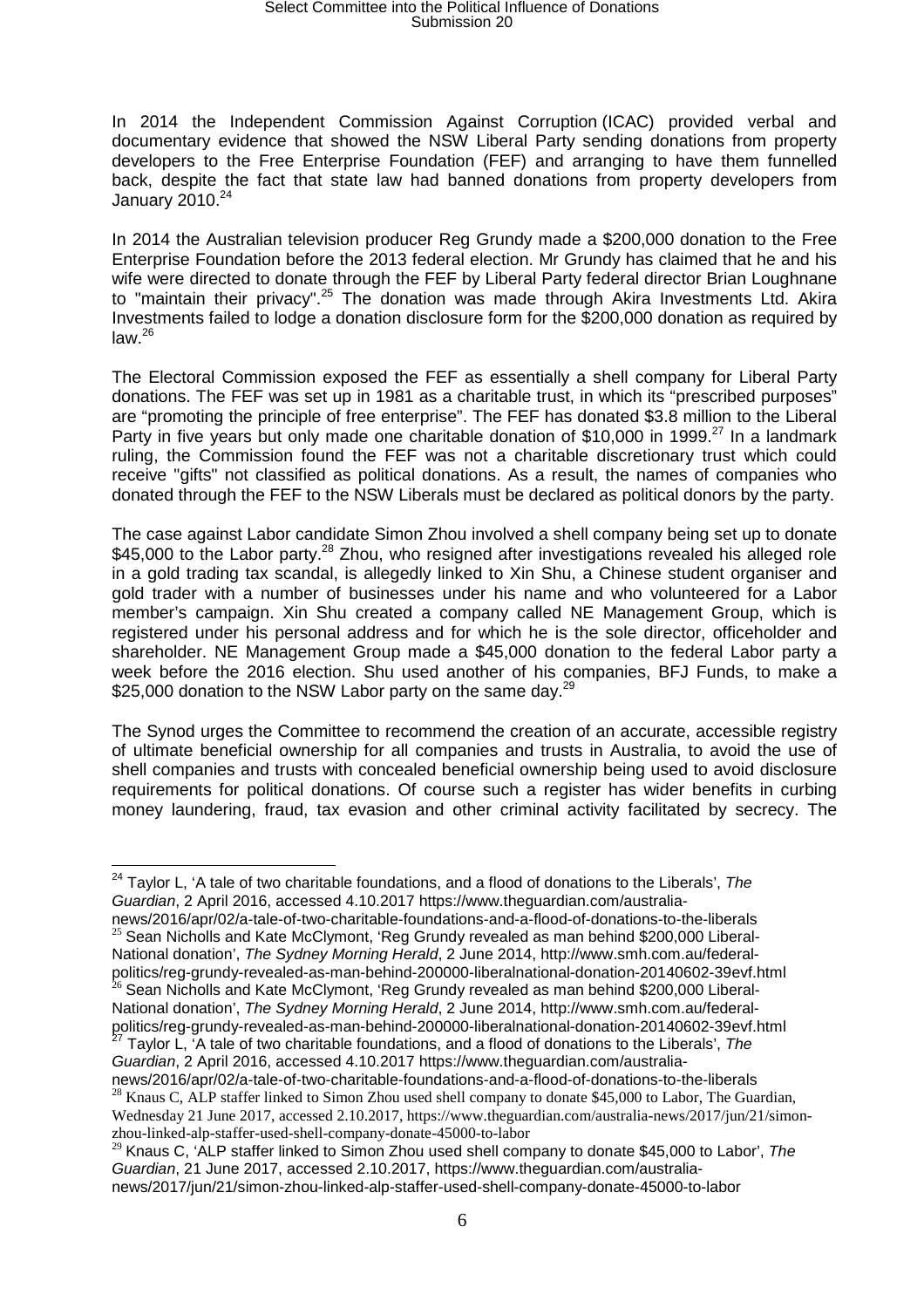World Bank and UN Office on Drugs and Crime have stated on the usefulness of public registries of beneficial ownership:<sup>30</sup>

…. finds that registries can usefully compliment anti-money laundering objectives by implementing minimum standards for the information maintained in the registry and by providing financial institutions and law enforcement authorities with access to adequate, accurate, and timely information on relevant persons connected to corporate vehicles – corporations, trusts, partnerships and limited liability characteristics, foundations and the like.

The Synod notes that such a register is under consideration by Treasury at the current time and is one of the commitments of the Government's Open Government Partnership National Action Plan. $31$  However, at this stage the possible register is intended to be private and only accessible to law enforcement agencies, which would deny the public access to know who is behind shell companies and trusts used to conceal political donations.

In addition to the use of shell companies to channel political donations, Associate Professor Joo-Cheong Tham has pointed out the problem of existing donation disclosure thresholds applying separately to each registered political party. Where the national, state and territory branches of the major political parties are each treated as a registered political party, this means that a major party constituted by nine branches has the cumulative benefit of nine thresholds. For example, a company could donate \$10,000 to each state and territory branch of the ALP as well as to its national branch – a total of  $$100,000$  – without the ALP having to reveal the identity of the donor unless they voluntarily choose to do so. $32$ 

Donation splitting appears to be more than simply theoretical. The 2011 political funding disclosures showed 13 companies and interest groups had made small donations adding up to more than \$100,000 in 2009-10.<sup>33</sup> The Age found another 21 businesses, lobbying and professional service firms used small donations to avoid disclosure and donate more than \$50,000 to each major party in the same period. The largest split donations came from "ethanol producer Manildra, gambling interests such as Crown, Tabcorp and Clubs New South Wales, tobacco companies Philip Morris and British American Tobacco and companies such as Leighton Holdings and the Macquarie group."<sup>34</sup> Payments were made for 'purchases' ranging from \$50 raffle tickets, \$2,500 tickets to 'intimate lunches' with then Labor factional leader Mark Arbib, \$1,500 breakfast with then federal Opposition Leader Tony Abbott, \$100 to \$5,000 for forums, briefings and other hosted events and subscriptions and memberships. $35$ 

The lack of transparency at the Commonwealth level appears to have been intended by some. Then minister, Senator Eric Abetz, said as the sponsoring Minister for the Electoral and Referendum Amendment (Electoral Integrity and Other Measures) Act 2006 that he hoped for

 $\overline{\phantom{a}}$  $^{30}$  Kevin Stephenson, Larissa Gray, Ric Power, Jean-Pierre Brun, Gabriele Dunker and Melissa Panjer, 'Barriers to Asset Recovery', The World Bank and UNODC, Washington, 2011, 34.

<sup>&</sup>lt;sup>31</sup> https://ogpau.pmc.gov.au/commitment/12-beneficial-ownership-transparency

<sup>&</sup>lt;sup>32</sup> Joo-Cheong Tham, 'Money and Politics. The democracy we can't afford', UNSW Press, Sydney NSW, 2010, 43.

Davis M, 'Big business goes small to dodge party cash scrutiny', The Age, 5 February 2011, http://www.smh.com.au/national/big-business-goes-small-to-dodge-party-cash-scrutiny-20110204- 1agxu.html

<sup>&</sup>lt;sup>34</sup> Davis M, 'Big business goes small to dodge party cash scrutiny', The Age, 5 February 2011, http://www.smh.com.au/national/big-business-goes-small-to-dodge-party-cash-scrutiny-20110204- 1agxu.html

Davis M, 'Big business goes small to dodge party cash scrutiny', The Age, 5 February 2011, http://www.smh.com.au/national/big-business-goes-small-to-dodge-party-cash-scrutiny-20110204- 1agxu.html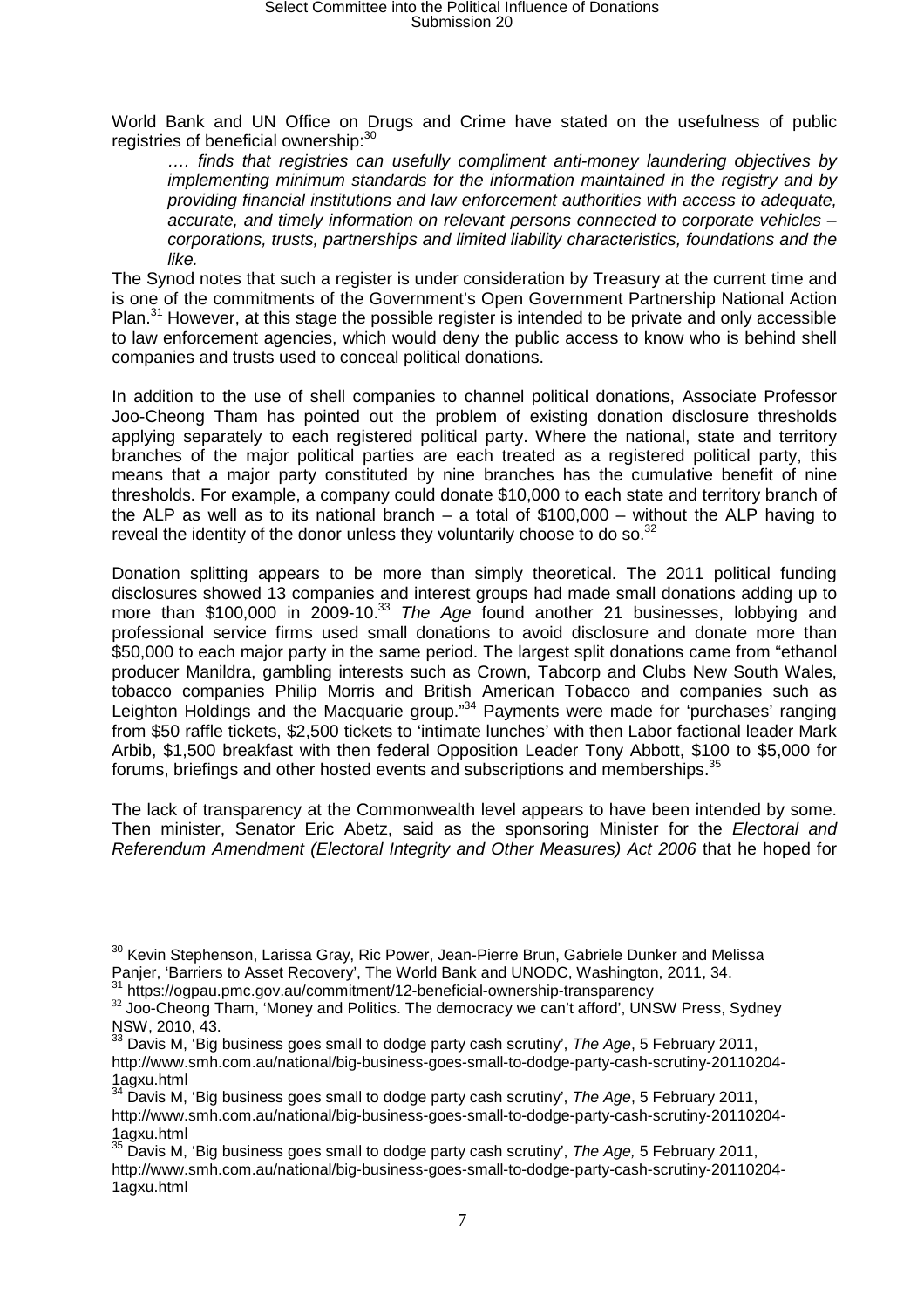"a return to the good old days when people used to donate to the Liberal Party via lawyers' trust accounts.<sup>"36</sup>

### **d) how to improve the integrity of political decision-making through our political donations regime and the public funding of elections;**

The Synod at its recent meeting of 275 church representatives from across Victoria and Tasmania adopted the following resolution:

- The Synod resolve:
- (i) To express concern that comparisons between governments by the OECD show that the Australian political system is a long way behind other OECD countries when it comes to transparency of political donations and restricting their influence in the political system.
- (ii) To express concern that political donations can allow policy making to be captured by a handful of powerful interests, meaning that rules may be bent to favour only the few in society. The consequences are likely to be the adoption of policies that are counter to the public interest.
- (iii) To call on the Australian Parliament to:
	- a. Place caps on how much can be provided in political donations and how much candidates and third parties can spend in elections.
	- b. Amend the Commonwealth Electoral Act 1918 to ban political parties, independent candidates and associated entities from receiving 'gifts of foreign property'.
	- c. Pass reforms around the transparency of political donations including:
		- o That they be disclosed in as close to real time as is possible, rather than once a year;
		- o That donations of \$1,000 and above must be publicly disclosed; and
		- $\circ$  That a ban be imposed on anonymous donations above \$50 to political parties, associated entities, independent candidates and Senate groups.
- (iv) To call on the Commonwealth Government to ensure that the Australian Electoral Commission be properly resourced to enforce the laws governing political donations.
- (v) To write to the Prime Minister, Leader of the Opposition, Leader of the Greens, Leader of the National Party and Leader of the Nick Xenophon Team to inform them of this resolution.

### **BAN**

 $\overline{a}$ 

The Unit urges the Committee to recommend that Australia join the 74% of OECD countries that ban donations to political parties from corporations and organisations with government contracts or partial government ownership.<sup>37</sup> For example, in the US it is prohibited for a contractor that provides goods and/or services to the federal government or any affiliated department or agency to make any contribution to any political action committee or candidate in connection with a federal election. There is variation in limits set by different countries. For example, Austria prohibits donations from corporations if the state holds a share of at least 25%. In Chile, a ban applies to cases where the amount of the contract represents more than 40% of the annual revenue of the corporation.

The Committee should also consider strengthening measures to govern political lobbyists. According to the OECD 2013 Survey on Lobbying, as many as 84% of surveyed legislators and

 $36$  Joo-Cheong Tham, 'Money and Politics. The democracy we can't afford', UNSW Press, Sydney NSW, 2010, 44.

 $37$  OECD, 'Financing Democracy: Funding of Political Parties and Election Campaigns and the Risk of Policy Capture', OECD Public Governance Reviews, OECD Publishing, Paris, 2016, 61.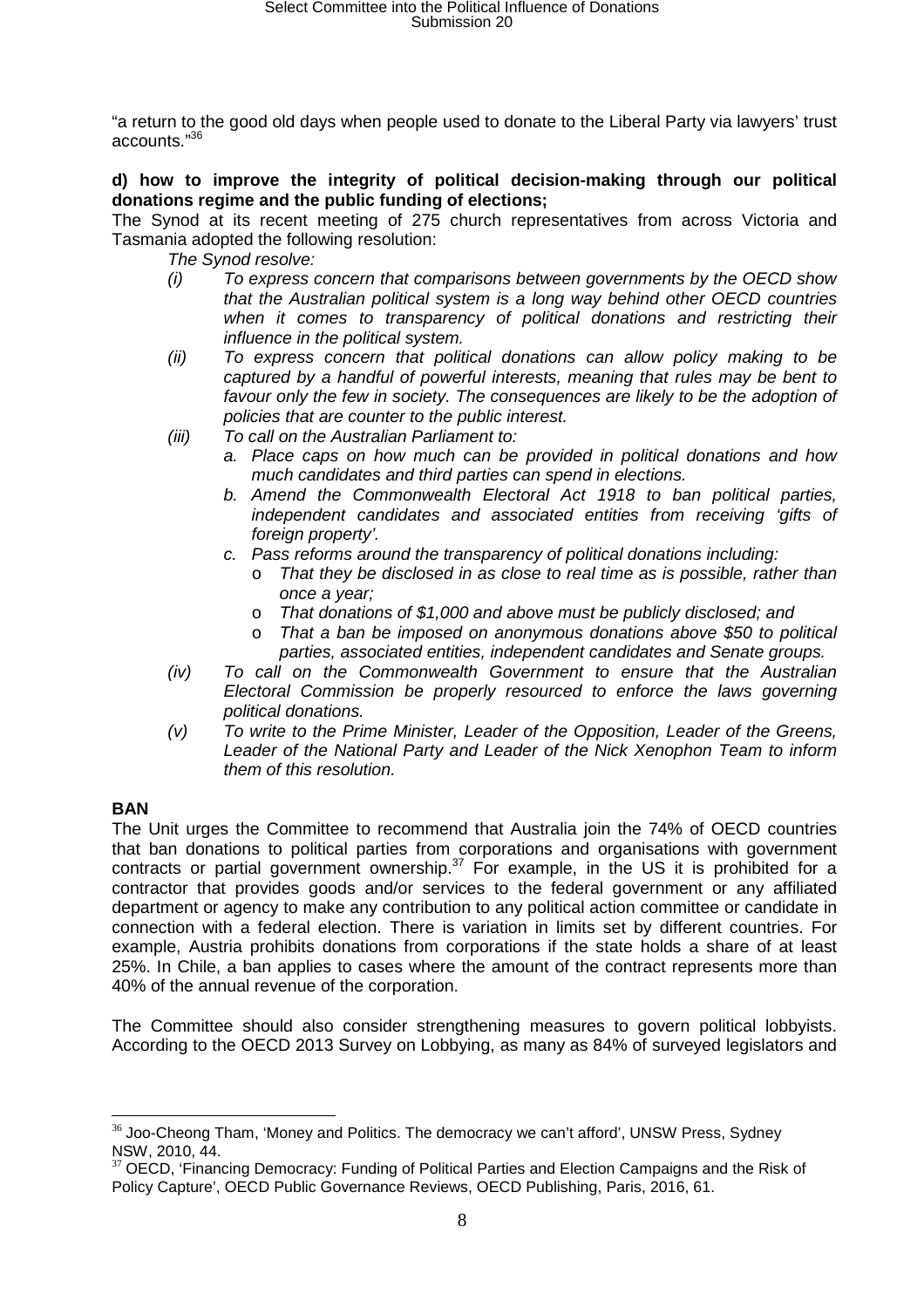64% of lobbyists are of the opinion that information on lobbyist contributions to political campaigns should be made publicly available through, for example, a register. $^{38}$ 

### **CAPS**

The Synod is of the view that transparency is an insufficient safeguard against political donations resulting in public policy capture, and that limits should be placed on the size of donations and the amount of campaign expenditure. The available anecdotal evidence strongly suggests that the size of political donations does make a difference to the level of access an organisation will have to a political party or candidate, with the larger the donation the greater the access and influence.

The Committee should recommend a cap on political donations that can be made to both parties and individuals from both natural and legal persons. The OECD notes:<sup>39</sup>

Such a ceiling plays an important role in understanding the room to manoeuvre for potential policy capture, but is very difficult to strike the right balance. If the limit is very high, it will have little impact. If the limit is very low, donors, political parties and candidates will find ways to circumvent the limit, most likely through splitting and channelling donations through multiple donors.

Thus the Unit does not make a recommendation on what limit should apply in Australia, but believes the Committee should identify the appropriate limit for the Australian context. The High Court ruling in McCloy versus New South Wales found that capping political donations is compatible with the Constitution.<sup>40</sup> NSW currently caps donations to political parties at \$5,800 and to candidates at \$2,500.

The Synod notes the submission by Associate Professor Joo-Cheong Tham to this Committee pointing out that the High Court has ruled that it is possible to control and regulate political donations. It has ruled that caps on political donations under Division 2A, Part 6 of the Election Funding, Expenditure and Disclosures Act 1981 (NSW); the ban on indirect campaign contributions exceeding \$1,000 under section 96E of the same Act; and the ban on donations from property developers under Division 4A, Part 6 of the Act did not infringe the implied freedom of political communication. As Associate Professor Tham has pointed out, the upholding of the ban on property developers makes clear that provisions of selective scope are not necessarily in breach of the implied freedom; they can be compatible with the freedom if there is a demonstrated justification for such selectivity.

### **DISCLOSURE REFORMS**

Transparency in the funding of parties and candidates is desirable because it helps ensure that everyone is playing by the rules, which in turn strengthens the integrity of, and trust in, politics, both in the eyes of the general public and among political parties themselves.

Australia should join the 65% of OECD countries where political parties are required to report on their finances in relation to election campaigns.<sup>41</sup>

In terms of donation transparency, the US Federal Election Campaign Act (FECA) 1971 requires that the accounts of political committees contain the name and address of any person making a contribution in excess of US\$50 along with the date and the amount of the contribution. In respect to donations exceeding US\$200 a year, the required details are even

 $\overline{a}$  $38$  OECD, 'Financing Democracy: Funding of Political Parties and Election Campaigns and the Risk of Policy Capture', OECD Public Governance Reviews, OECD Publishing, Paris, 2016, p. 87.

<sup>&</sup>lt;sup>39</sup> OECD. Financing Democracy: Funding of Political Parties and Election Campaigns and the Risk of Policy Capture', OECD Public Governance Reviews, OECD Publishing, Paris, 2016, 47.

<sup>40</sup> https://blogs.unimelb.edu.au/opinionsonhigh/2015/10/07/mccloy-case-page/

<sup>&</sup>lt;sup>41</sup> OECD, 'Financing Democracy: Funding of Political Parties and Election Campaigns and the Risk of Policy Capture', OECD Public Governance Reviews, OECD Publishing, Paris, 2016, 66.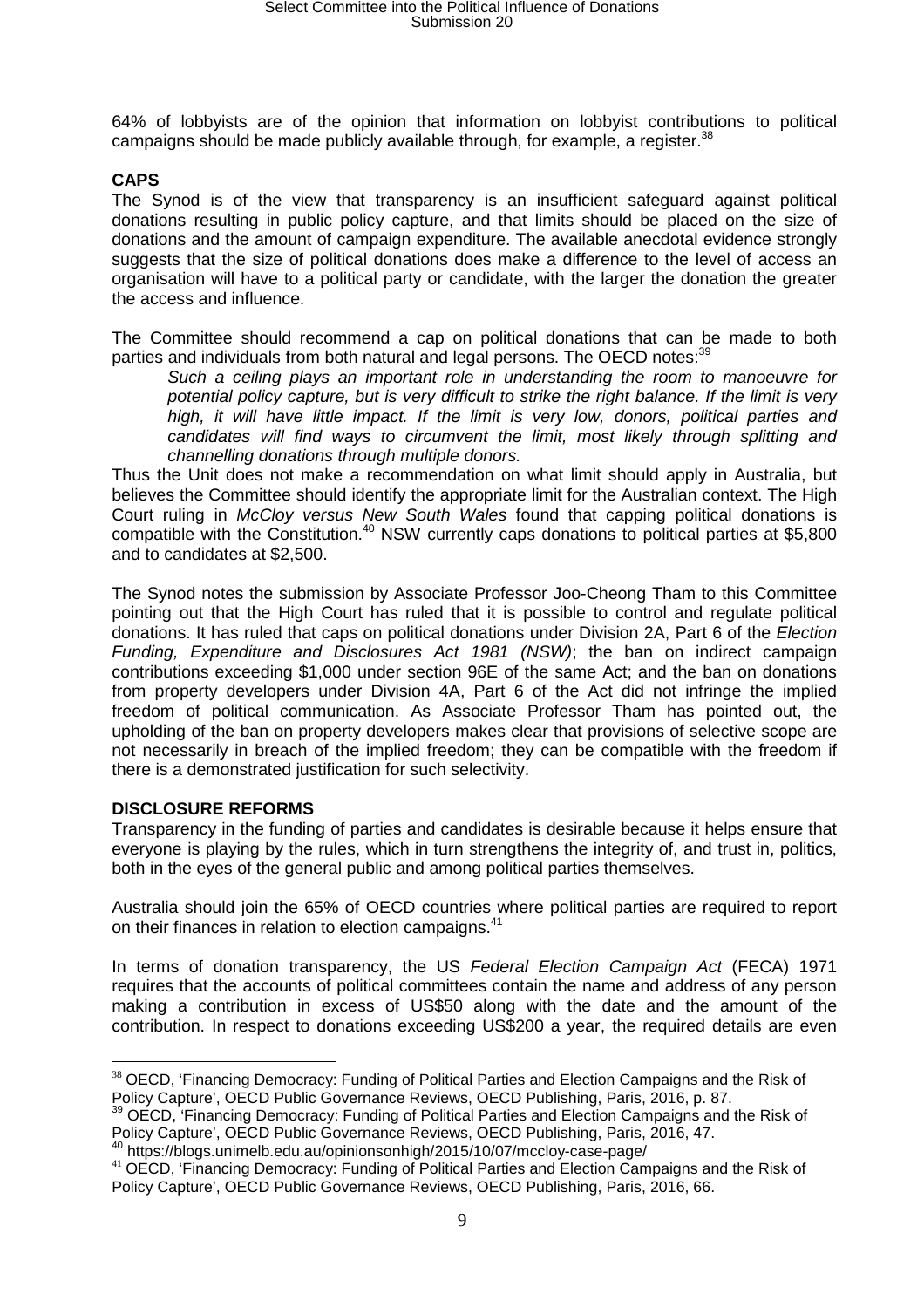stricter in that the contributor's identity (that is name, address, occupation and employer) has to be noted in the accounts. The FECA also prescribes that any disbursement over US\$50 is to be accounted for together with the name and address of the receiver. The accounts are to be held by the committee for at least three years.<sup>42</sup>

The FECA obliges political committees to submit financial reports to the Federal Election Commission, which in turn makes them publicly available in person at the FEC in Washington D.C. or on line. The FEC has developed detailed standard forms to be used, requiring, inter alia, precise information concerning the contributions, donors, disbursements and recievers. All contributions to federal candidates are aggregated on the basis of an election cycle, which begins on the first day following the date of the previous general election and ends on the date of the election day, while contributions to political parties and other political committees are based on a calendar year.<sup>43</sup>

It is highly desirable that there be continuous 'real-time' disclosure of all donations above \$1,000 accepted by candidates, political parties and third parties.<sup>44</sup> This is important so voters know as they are deciding between political parties and candidates who those parties and candidates are taking money from as this may be relevant to their decision making on who to vote for.

As the OECD points out, civil society and the media play an important role in ensuring integrity around political donations:<sup>45</sup>

No oversight mechanism is complete without the participation of civil society and media. In this regard, civil society organisations (CSOs) can be effective watchdogs and have proved instrumental in advancing transparency and anti-corruption efforts in the field of political finance….

Public disclosure of any donations of \$1000 and above and denial of anonymous donations over \$50 would tackle the issues of undue influence and policy capture that swirl around the current donations regime. To ignore the need for a modest cap places personal and party interests before the public interest.

The OECD has pointed out that political donation reform on its own is not enough to ensure that public policy is not captured by the cashed-up businesses, organisations and individuals, arguing:<sup>46</sup>

They need to be part of an overall integrity framework that includes the management of conflict of interest lobbying. On their own, political finance regulations are likely to result merely in the re-channelling of money spent to obtain political influence through lobbying and other activities. Therefore, integrity measures such as increasing transparency in lobbying, better management of conflict of interest strengthen the political finance regulations.

 $\overline{a}$ 

 $42$  OECD, 'Financing Democracy: Funding of Political Parties and Election Campaigns and the Risk of Policy Capture', OECD Public Governance Reviews, OECD Publishing, Paris, 2016, 74.

<sup>&</sup>lt;sup>43</sup> OECD, 'Financing Democracy: Funding of Political Parties and Election Campaigns and the Risk of Policy Capture', OECD Public Governance Reviews, OECD Publishing, Paris, 2016, 74.

<sup>&</sup>lt;sup>44</sup> This is consistent with the position of Transparency International Australia, 'Political Finance and Donations', Position Paper #7, January 2016, 2.

<sup>&</sup>lt;sup>45</sup> OECD, 'Financing Democracy: Funding of Political Parties and Election Campaigns and the Risk of Policy Capture', OECD Public Governance Reviews, OECD Publishing, Paris, 2016, 28.

<sup>46</sup> OECD, 'Financing Democracy: Funding of Political Parties and Election Campaigns and the Risk of Policy Capture', OECD Public Governance Reviews, OECD Publishing, Paris, 2016, 16.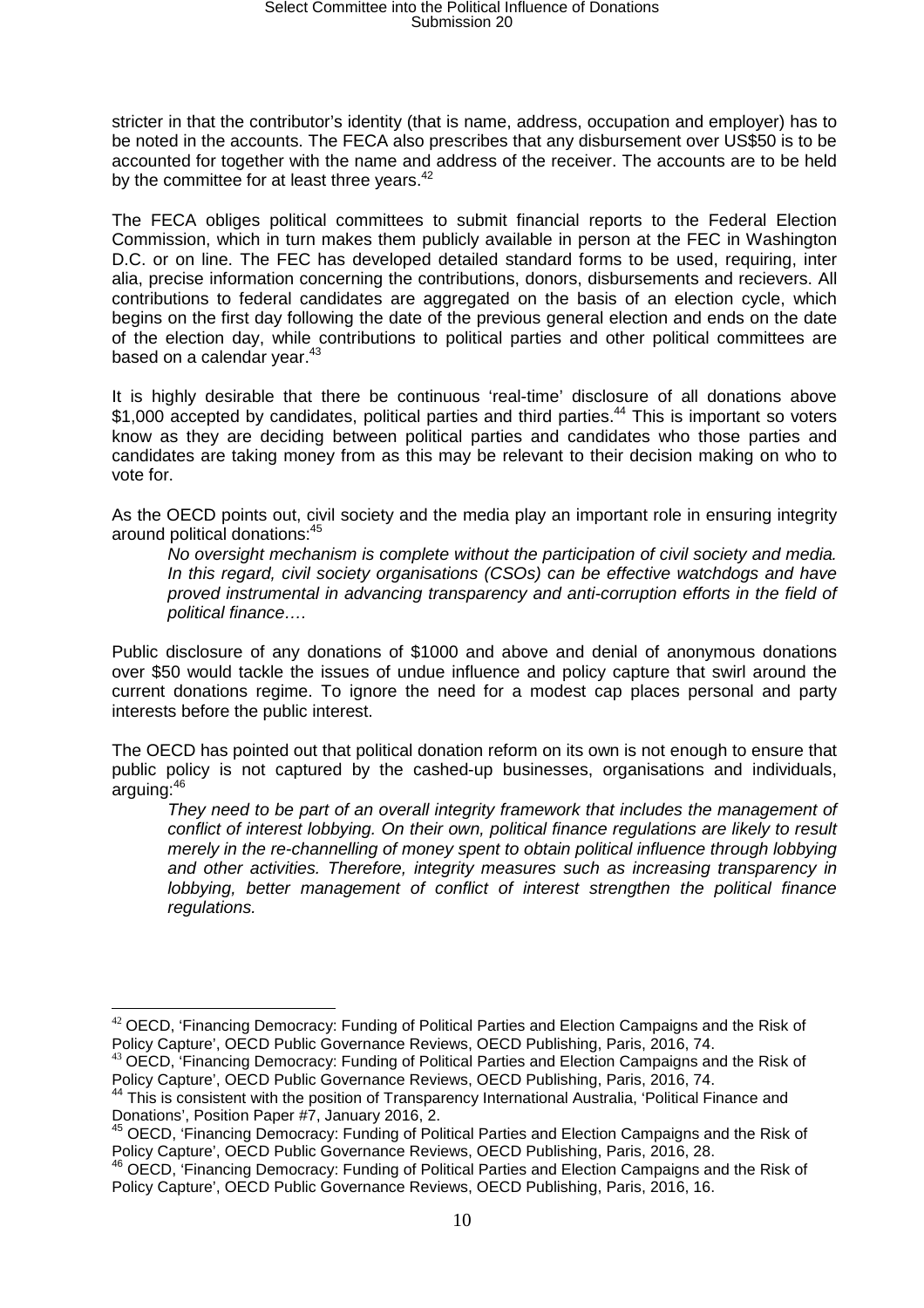# Select Committee into the Political Influence of Donations Submission 20

#### **PUBLIC FUNDING**

These recommendations should be supported by a balanced private and public funding scheme. Public funding will help complement private funding, providing support for the institutionalisation and daily activities of political parties while negating the dependence on private capital.<sup>47</sup> Public funding can ensure that all political forces are on a level playing field in terms of access to resources to reach electorates, which encourages pluralism and choice for the community.<sup>48</sup> Paired with donation limits, public funding can also limit the advantage and close the gap between competitors with vastly different funding amounts. A third potential advantage as highlighted by International IDEA, is that public funding can be used as a safeguard to ensure that political parties follow other limit and reporting regulations.

It is our understanding that on a per voter basis Australia has very high spending on elections compared to many other OECD countries. In the 2013 Federal election public funding to the parties was \$58 million, not including tax revenue forgone for tax deductions on donations up to \$1,500 to political parties and candidates. Private funding in donations for the two major parties in that election is estimated to have been \$367 million. This works out to roughly \$29 being spent per voter on the election. By comparison in the 2015 Canadian election the spending was \$5 per voter, for the 2014 New Zealand election the spending was \$2.83 per voter and in the UK 2015 election the spending by political parties was \$1.36 per voter.<sup>49</sup>

Further, as the table below shows, compared to the figures above for the 2013 Federal election, Australia has a very high proportion of election funding from private sources increasing the case for expenditure and donation caps. Australia would be at the bottom of the table based on the figures above for the 2013 Federal election where 86% of the funds spent on the election appear to have come from private sources. In Germany, corporate donations are only 7% of the annual income of all parties in Germany.<sup>50</sup>

| <b>Jurisdiction</b> | % Funding of political party income |           |
|---------------------|-------------------------------------|-----------|
|                     | Public %                            | Private % |
| Greece              | 90                                  | 10        |
| Turkey              | 90                                  | 10        |
| Poland              | 54-90                               | 10-46     |
| Solvak Republic     | 87.5                                | 12.5      |
| Spain               | 87.5                                | 12.5      |
| Belgium             | 85                                  | 15        |
| Italy               | 82                                  | 18        |
| Portugal            | 80                                  | 20        |
| Denmark             | 75                                  | 25        |
| Finland             | 75                                  | 25        |
| Iceland             | 75                                  | 25        |
| Sweden              | 75                                  | 25        |
| Norway              | 67.4                                | 32.6      |
| Hungary             | 60                                  | 40        |

**Table of split between public and private funding to political parties in selected OECD countries, 2007 to 2015.<sup>51</sup>**

 $\overline{a}$  $47$  OECD, 'Financing Democracy: Funding of Political Parties and Election Campaigns and the Risk of Policy Capture', OECD Public Governance Reviews, OECD Publishing, Paris, 2016, 38.

<sup>48</sup> Edts Falguera E, Jones S & Ohman, 'Funding of Political Parties and Election Campaigns: A

handbook on political finance', International IDEA, Sweden, 2014, 22.

<sup>49</sup> Paper by Ken Coghill, Monash University, 2016.

<sup>50</sup> OECD, 'Financing Democracy: Funding of Political Parties and Election Campaigns and the Risk of Policy Capture', OECD Public Governance Reviews, OECD Publishing, Paris, 2016, p. 46.

<sup>51</sup> OECD. 'Financing Democracy: Funding of Political Parties and Election Campaigns and the Risk of Policy Capture', OECD Public Governance Reviews, OECD Publishing, Paris, 2016, p. 38.